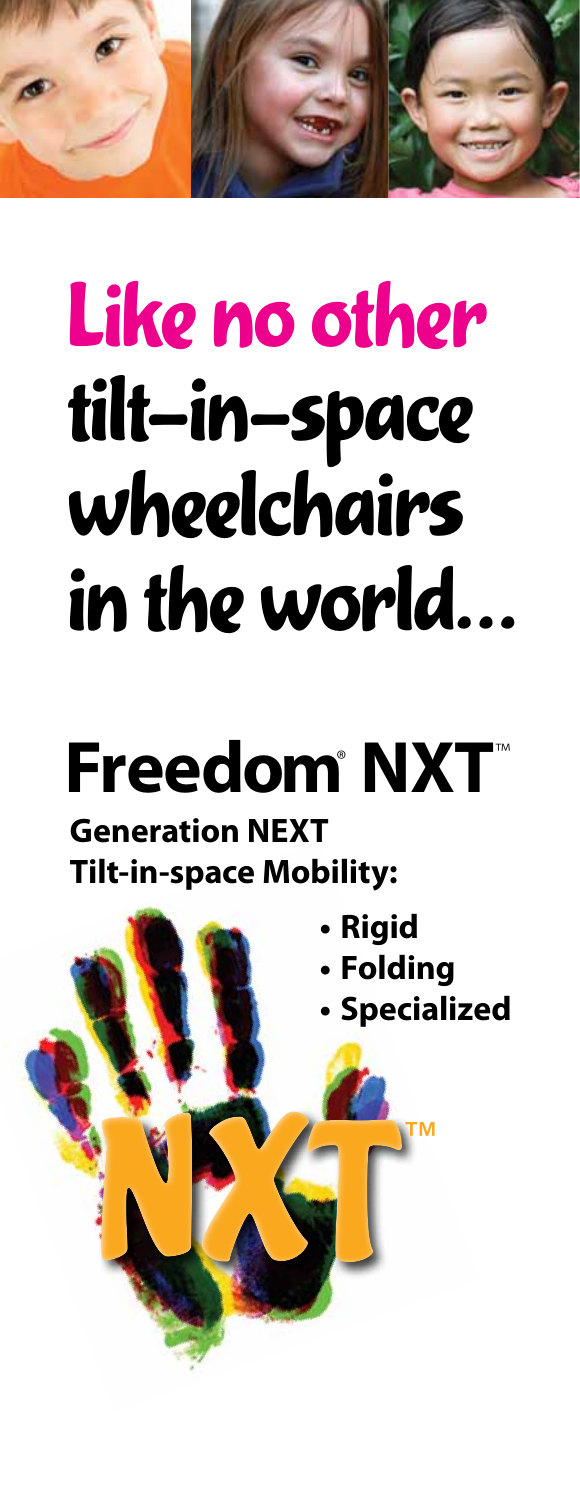

Since its debut in March 2011, the NXT has proven that superior strength, durability and reliability don't have to come at the cost of weight, adjustability and portability.





NXT "Generation NEXT" Folding

weighs in at only 22 lbs. The robust design has a rigidlike feel, a maximum weight capacity of 225 lbs., adjusts 2" in width and 4" in depth for growth and still fits into the trunk of a small car when folded.

The NXT is unique in that it is the first product ever to have a true "specialized" positioning seat frame. With the LEAF & MAPS options, it can fit a seated posture at the hips and at the knees and address foot and ankle positioning challenges.

Even with all of these special features, there is no impact on the overall size of the NXT.

The NXT is truly the first fully functional positioning frame that remains lightweight, compact and portable and wherever you take it, you can rest assured it won't let you down!



NXT "Generation NEXT" Rigid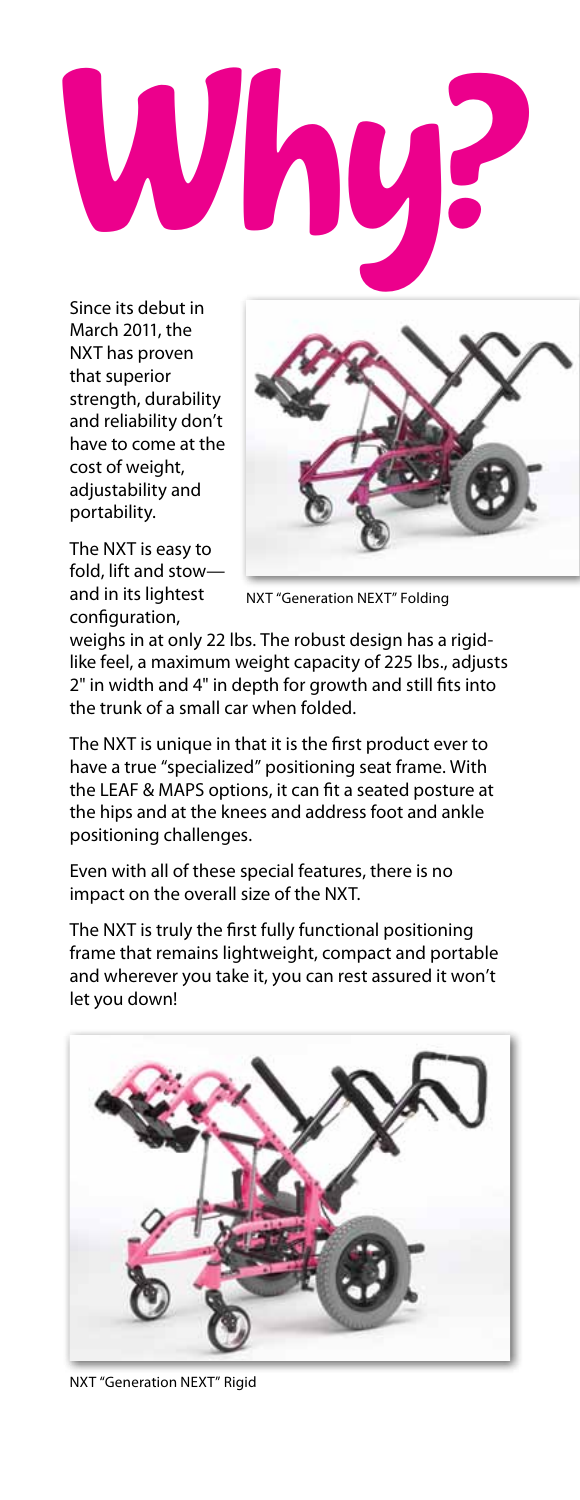- $\Box$  Streamlined and aesthetically pleasing
- □ Very light 22 lb. transfer weight
- $\Box$  Compact to fit into small spaces
- $\Box$  Folding & Rigid frame choices
- $\Box$  Folding frame has "rigid-like" feel
- $\Box$  Short, medium & long frame choices
- $\Box$  Rider weight capacity of 225 lbs.
- $\Box$  5° anterior to 45° posterior tilt
- $\Box$  Easy to adjust for growing kids
- $\Box$  Pediatric and adult sizes
- □ 21 colors to choose from
- $\square$  Eleven sizes in 1" increments
- $\square$  Most sizes grow 2" in frame width
- $\Box$  All sizes grow 4" in seat depth
- $\Box$  Back angle adjusts from 80 $^{\circ}$  to 120 $^{\circ}$
- $\Box$  2", 3" and 4" seat frame extensions
- $\Box$  Anti-rotation seat frame
- □ Anti-rotation cross brace
- $\Box$  Welded caster journals
- $\Box$  Flared front base frame
- $\Box$  Seat tube leveling quides
- $\square$  Lightweight front fork
- □ Aluminum front casters
- $\square$  Universal axle plate
- $\Box$  Patented dual locking safety axle
- Like no other tilt-in-space<br><sup>u</sup>heeld <sup>Space</sup>

wheelchairs<br>he wonld <sup>is in</sup> the world…

- NEW patented **L**ower **E**xtremity **A**ccommodation **F**rame **LEAF** accommodates abduction, adduction or windswept legs
- NEW patented **M**ulti **A**xis **P**ositioning **S**ystem footrest **MAPS** rotates and accommodates inversion, eversion, plantar and dorsiflexion
- $\Box$  NEW Seat Rail Only seat frame option SRO used when footrest hanger attachments are not necessary
- $\Box$  NEW asymmetric seat frame adjustment
- $\Box$  NEW 5° anterior tilt frame setting
- □ NEW Seating Dynamics Rocker Back option
- $\square$  Single or dual hand lever activated tilt
- $\square$  Foot activated tilt
- $\square$  Foot activated wheel lock
- $\Box$  NEW attendant control hand lever activated tilt, brake and wheel lock
- □ Pop Up or Swing Away footrest hangers
- $\Box$  NEW length adjustable footrest extension tubes
- $\square$  Combination anti-tipper & curb assist leverage bar
- $\Box$  Crash tested with Freedom Seating
- $\Box$  Transit tie downs mounted to base frame
- $\Box$  Vent and battery tray capability
- □ Oxygen tank holder
- $\Box$  Safety light reflecting coating
- $\Box$  Light up front casters
- □ Freedom's "Future Fit" program